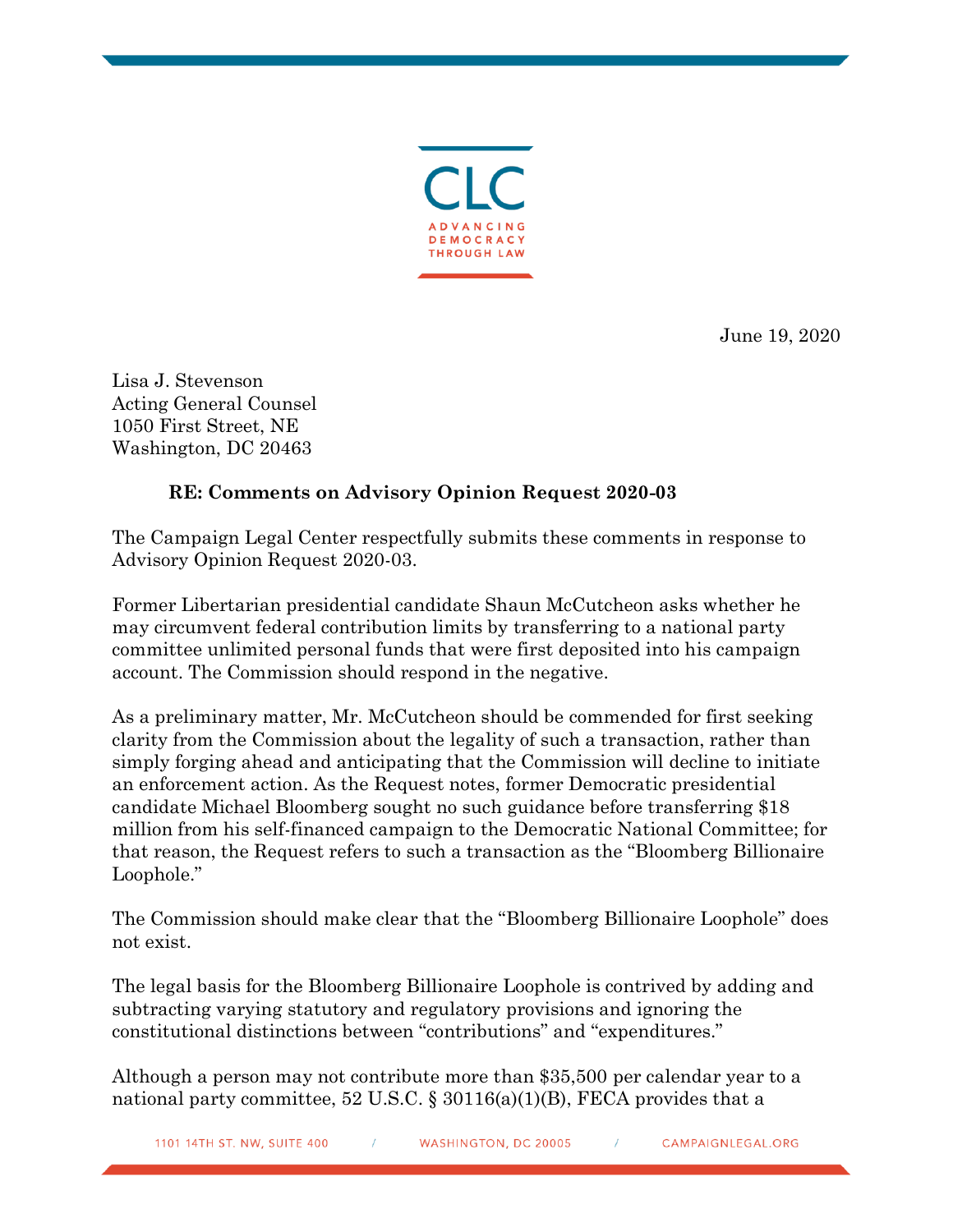"contribution accepted by a candidate" may be transferred "without limitation" to "a national, State, or local committee of a political party," 52 U.S.C § 30114(a)(4); *accord* 11 C.F.R. § 113.2(c).

A candidate's personal funds expended in support of their campaign are not "contribution[s] accepted by a candidate." Instead, a candidate's personal funds used in support of their campaign are properly regarded as "expenditures," and therefore not subject to the unlimited party transfer provisions.

Commission regulations permit a candidate to make "unlimited *expenditures* from personal funds" in support of their campaign. 11 C.F.R. § 110.10 (emphasis added). Such regulations are consistent with the constitutional treatment of a candidate's disbursements of personal funds on their own campaign as "expenditures." *Buckley v. Valeo*, 424 U.S. 1, 52-53 (1976) (per curiam) (rejecting a "ceiling on personal expenditures by a candidate in furtherance of his own candidacy," on grounds that a candidate has a "First Amendment right to . . . advocate his own election," and that, in contrast with contribution limits, such personal *expenditure* limits do not serve the government's interest in preventing actual or apparent corruption); *see also Davis v. FEC*, 554 U.S. 724, 738-739 (2008) (affirming the constitutional treatment of a candidate's use of personal funds on their own campaign as "expenditures").

The Commission has advised that candidates who make expenditures from personal funds in support of their campaign shall report those expenditures as both contributions to and expenditures of the candidate's committee. *See, e.g.*, AO 1990- 09 (Mueller) at 3. As the Request notes, Commission advisory opinions have also described the candidate's right to make unlimited personal expenditures to include the right to transfer unlimited personal funds to the candidate's committee in order for the committee to make the expenditures instead. *See* AOR at 6 (citing AO 1984- 60 (Mulloy) at 2, AO 1985-33 (Collins) at 1). Such reporting conventions, however, do not convert a candidate's "expenditure" of personal funds into a "contribution accepted by a candidate" that may be transferred without limit to a party committee.

A candidate's constitutional right to make unlimited expenditures of personal funds "in furtherance of his own candidacy" does not translate into a right to make unlimited contributions of personal funds to a political party—contributions which implicate a significant risk of corruption. *See, e.g., McConnell v. FEC,* 540 U.S. 93, 143-54 (2003) (acknowledging that "large soft-money contributions to national political parties give rise to corruption and the appearance of corruption").

The Act and Commission regulations provide no legitimate basis for a candidate to transfer personal funds in excess of federal limits to a national party committee. The Request describes four ways that such a transfer may violate 52 U.S.C §